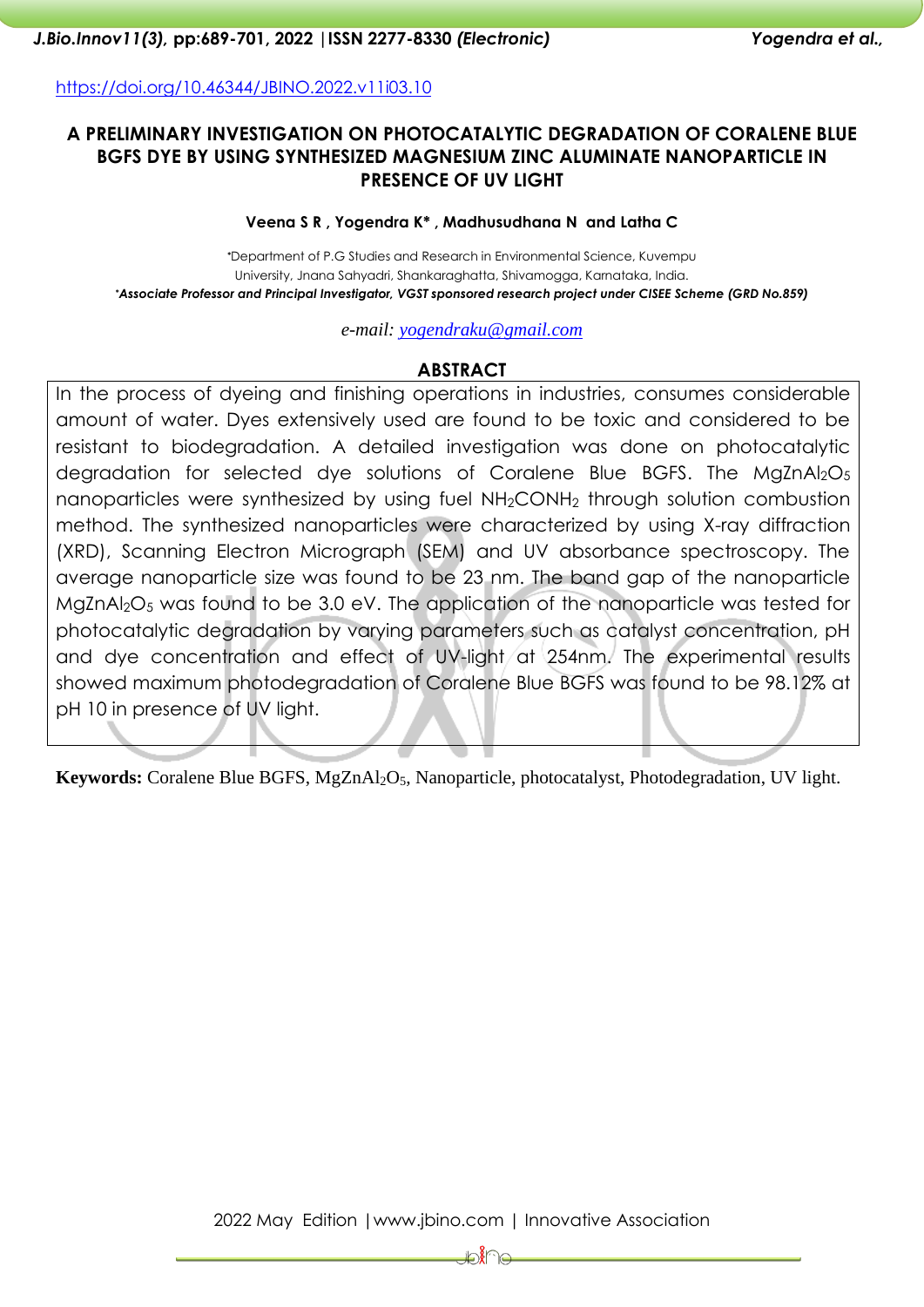#### **1.Introduction**

Water is life and life on earth exists because of water. Our existence is dependent on water. Water accounts for two-third of human body weight. This indicates that water is a vital ingredient for human survival and attention to water pollution is important (Aghalari and Jafarian [2017;](https://foodcontaminationjournal.biomedcentral.com/articles/10.1186/s40550-020-00080-9#ref-CR5) Dai *et. al.*, [2016\)](https://foodcontaminationjournal.biomedcentral.com/articles/10.1186/s40550-020-00080-9#ref-CR9). Rapid industrialization, urbanization, modern agricultural practices and population explosion increased the demand of water, which lead to water scarcity these days. In industries water utilization and wastewater generations are maximum. Moreover, wastewater generated in industries is the main reason for surface water pollution (Kumar, 2018). The pollutants alter the physical, chemical and biological nature of the surrounding water bodies, which leads to eutrophication. Industries play a major role in water pollution by producing billions of liters of wastewater every day. In India, 13,468 MLD of wastewater is generating (Britto Jeyakumar and Raju 2019). Most of the pollutants produced by the industries are non-biodegradable waste, which can induce long-term and short-term impacts on living organisms (Chaudhry and Malik 2017).

Textile effluents contain major content of dye molecules as well as toxic chemicals and contribute to water pollution. An average textile industry consumes 1.6 million liters of water to produce 8,000 kg of fabrics per day (Akarslana and Demiralay 2015; Toprak and Anis 2017). The textile effluent contains a wide range of pollutants which includes wastes like heavy metals, various acids, alkalis, solid wastes, pesticides, pharmaceuticals and dyes which affect the surrounding water bodies (Rana and Reddy 2016; Singh *et al,* 2018; Yadav *et al,* 2016). The untreated effluents from the textile industries are rich in colour, pH, suspended solids (SS), biological oxygen demand (BOD), salts, chemical oxygen demand (COD), metals and temperature (Lellis *et al,* 2019; Ho *et al,* 2019; Yaseen and Scholz 2019). The untreated effluents containing dye molecules damage the aquatic organisms present in the water bodies (Alahiane *et al,* 2014; Mia *et al,* 2019). The effluents not only pollute the surrounding water bodies, but also affect the soil, sediment, and surface water (Yaseen and Scholz 2019).

Dyes have a long history and constitute an important component in our daily lives. The dye industry began by using natural plant and insect sources, and then rapidly turned to synthetic manufacturing processes. Unfortunately, several of the synthetic dyes, especially azo dyes, have been found to be toxic and mutagenic and are banned throughout the world. However, because of their low cost and other desirable properties, the use and manufacture of azo dyes continues even today.

Since the coloured dye pollutants could be completely degraded into harmless matters by photocatalytic method under the normal temperature and air pressure, scientists have confirmed that in the near future photocatalysis would become one of the most effective means in dealing with various kinds of industrial wastewater. The initial step in the metal oxides for the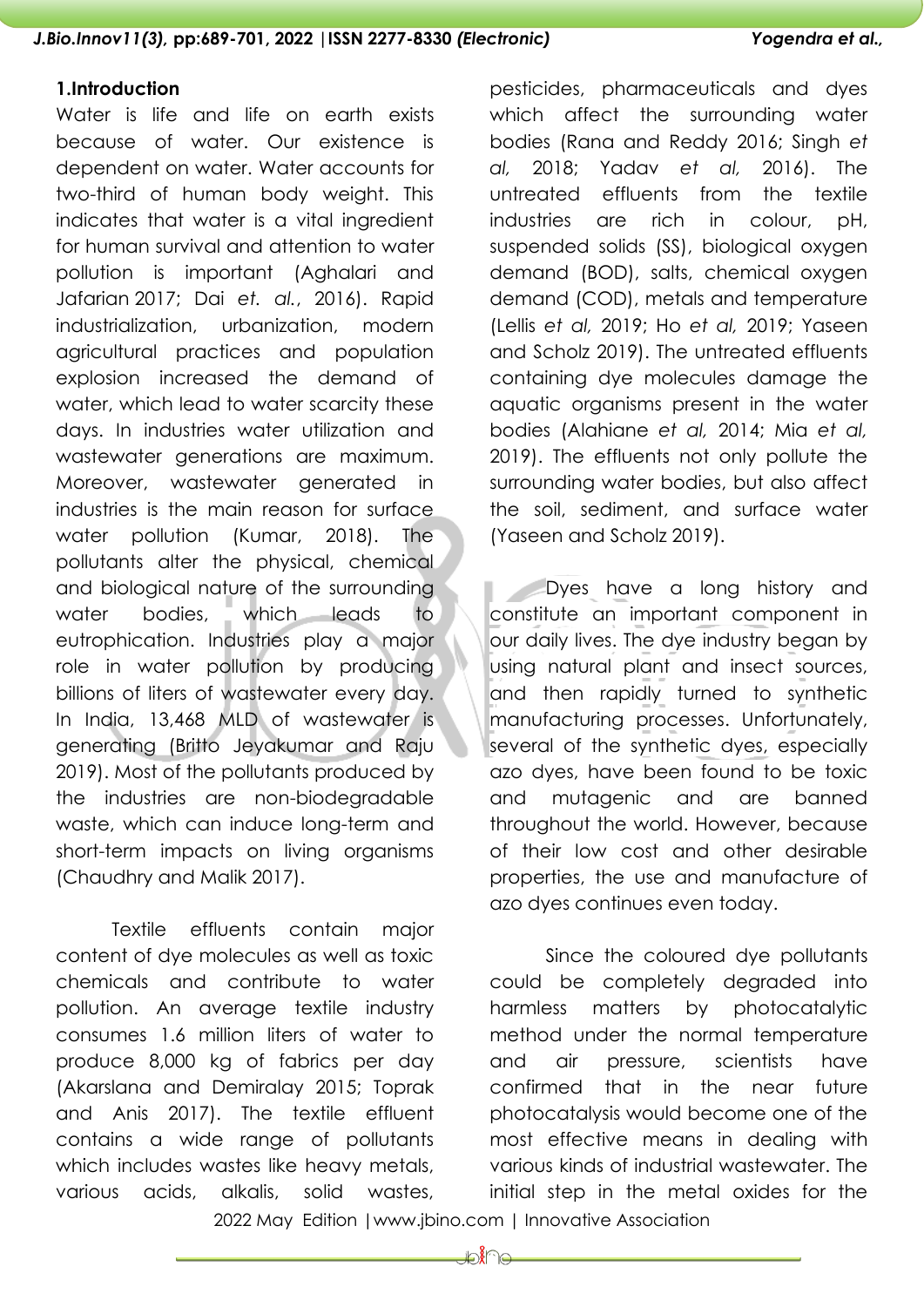photocatalytic degradation is proposed to involve the generation of a (e−/h+) pair, leading to the formation of hydroxyl radicals (OH●), superoxide anion radical (O<sup>2</sup> ●−), and hydroperoxyl radicals (●OOH). These radicals are the oxidizing species in the photocatalytic oxidation processes. The efficiency of the dye degradation depends on the concentration of the oxygen molecules, which either scavenge the conduction band electrons (e−CB) or prevent the recombination of (e−/h+). The adsorbed dye molecules, leading to the formation of dye radical anions and the degradation of the dye, can pick up the electron in the conduction band (Deepa *et. al*., 2014).

# **MATERIALS AND METHODS Chemical reagents:**

The Coralene Blue BGFS azo dye used for the photocatalytic study was procured from colurtex, Pvt. Ltd. Gujarat.

# **Chemical reagents:**

The chemicals used for the synthesis of Magnesium Zinc Aluminate (MgZnAl<sub>2</sub>O<sub>5</sub>) nanoparticles are [Magnesium Nitrate Mg(NO3)2. 6H2O (99-102% AR)] [Zinc Nitrate Zn(NO<sub>3</sub>)<sub>2</sub>, 6H<sub>2</sub>O (99.0% AR)] [Aluminum Nitrate Al(NO3)3. (98.0% AR)] and fuel [Urea NH<sub>2</sub>CONH<sub>2</sub> (99.5%)] purchased from Hi-media Pvt. Ltd, Mumbai.

# **Synthesis of MgZnAl2O5**:

The nanoparticles were prepared by using solution combustion synthesis method. A mixture of stoichiometric amounts of Magnesium nitrate (7.69g), Zinc nitrate (8.92g), Aluminium nitrate (22.50g) and Urea (1.51g) was dissolved in a minimum quantity of water in a silica crucible (100 mm size). The mixture solution was introduced into the muffle furnace which was preheated at 600°C. The solution undergoes dehydration and catches fire by spreading throughout the mass, finally yielding  $MqZnAl<sub>2</sub>O<sub>5</sub>$ nanoparticles. The obtained MgZnAl<sub>2</sub>O<sub>5</sub> was crushed in a mortar and pestle to make the MgZnAl<sub>2</sub>O<sub>5</sub> amorphous. Thus, MgZnAl2O<sup>5</sup> is formed. According to propellant chemistry the reaction is as shown. (Madhusudhana *et al,* 2011).

 $3Mg(NO_3)_2 + 3Zn(NO_3)_2 + 6Al(NO_3)_3 +$  $25NH<sub>2</sub>CONH<sub>2</sub> \rightarrow 3MqZnAl<sub>2</sub>O<sub>5</sub> + 50H<sub>2</sub>O +$  $25CO<sub>2</sub> + 40N<sub>2</sub>$ 

(Eq.1)

# **Characterization of nanoparticles X-ray diffraction technique (XRD) :**

X-ray diffraction is a versatile, nondestructive that reveals detailed information about the chemical composition and crystallographic structure of natural and manufactured materials. XRD was performed by Rigaku diffractometer using  $Cu-K<sub>a</sub>$  radiation (1.5406 Å) in a θ-2θ configuration (Girase *et al,* 2011). According to the Debye Scherrer's formula;

# $D = K\lambda/\beta$ COS $\theta$

# (Eq.2)

Where  $D =$  Thickness of the crystallite K = 0.90 the Scherrer's constant (dependent on crystallite shape)

 $\lambda$  = X-ray wavelength

 $β = the peak width at half-maximum$ (FWHM)

 $\theta$  = the Bragg diffraction angle.

According to the XRD the average crystallite size of MgZnAl<sub>2</sub>O<sub>5</sub>was found to be 23nm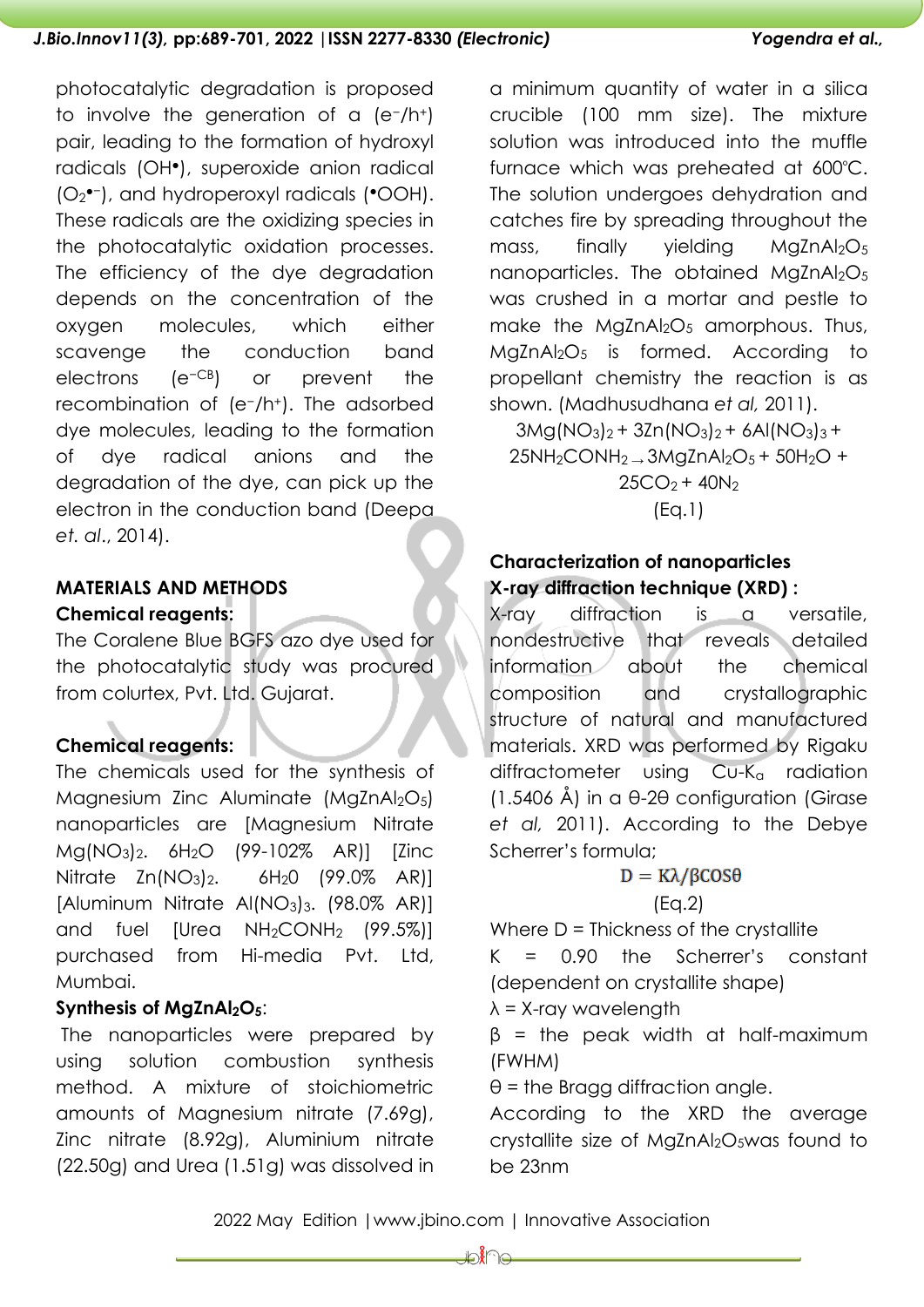



## **Scanning Electron Microscope (SEM):**

The SEM is a microscope that uses electrons instead of light to form an image. The technique in which SEM is used to characterize the materials is called Scanning Electron Microscopy.

# **SEM study of MgZnAl2O**

Photo 1 illustrates SEM photographs of single crystals of MaZnAl<sub>2</sub>O<sub>5</sub>. The photographs revealed combination of cluster structure morphology with plate like structures, which looks like a colony. The enlarged image shows the uneven size and shape of the different nanoparticles, which also revels the thick attachment and agglomeration of nanoparticles over one another.



**Photo 1:** SEM photographs of MgZnAl<sub>2</sub>O<sub>5</sub> nanoparticles

#### **UV absorbance spectroscopy**

Absorption spectra of the MgZnAl<sub>2</sub>O<sub>5</sub> metal oxide nanoparticle was recorded using UV-Vis spectrophotometer (Systronics–169) over the wavelength range 200-800 nm at Nano Research Laboratory, Department of Nanotechnology, Kuvempu University. From this spectrum, it has been inferred that, the nanoparticles have sufficient transmission in the entire visible and IR

region. The band gap energy of the MgZnAl<sub>2</sub>O<sub>5</sub> nanoparticle was calculated using the following simple conversion equation. The band gap equation is calculated using the Planck's equation as follows.

Band Gap Energy E= h × C/λ

(Eq.3)

Where,

h= Planck's constant,

C= Velocity of light (speed of light),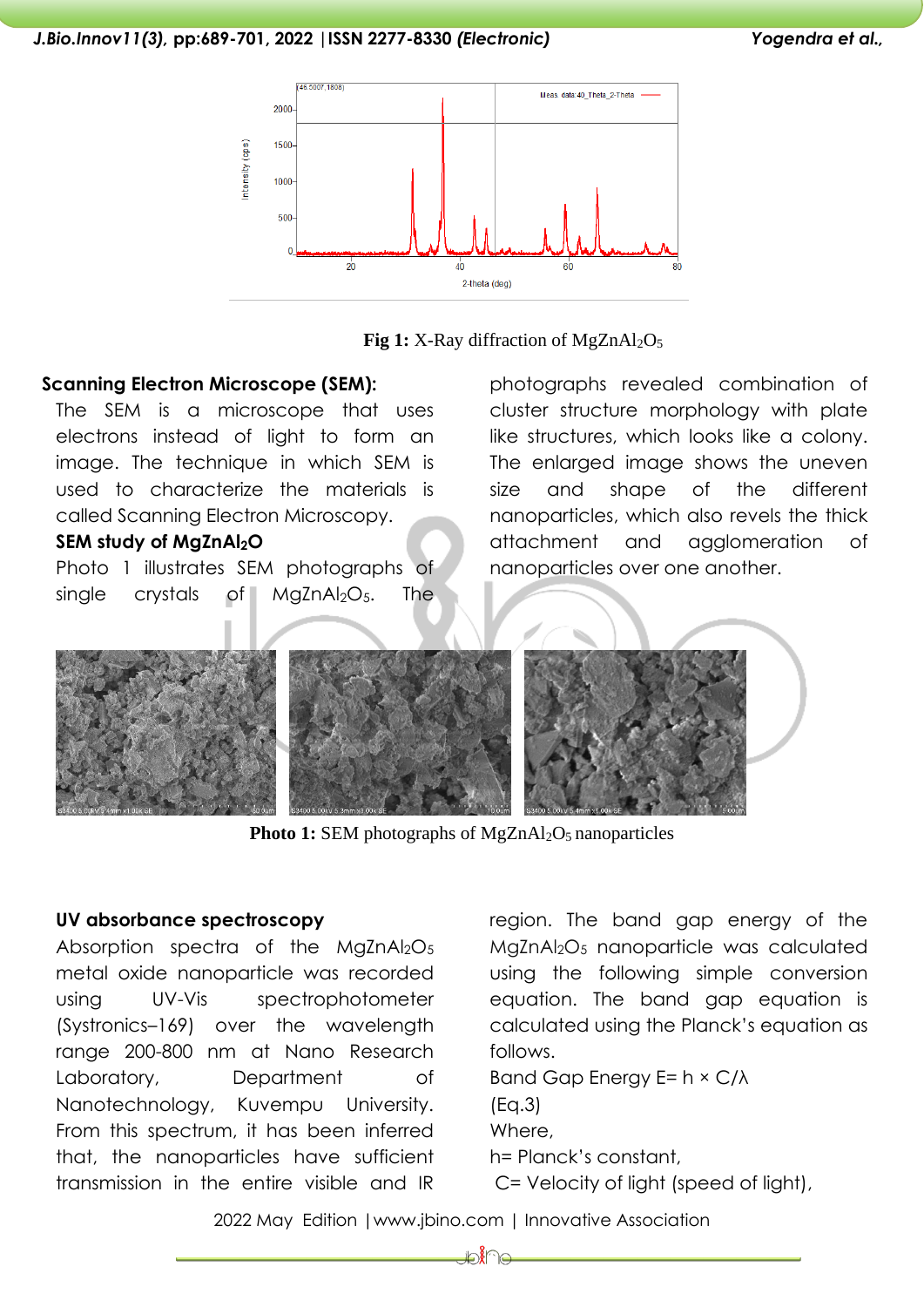λ=wavelength of light h=4.135× 10-15*eV*, C= 3×10<sup>8</sup> m/s,  $\lambda$ = ---------× 10<sup>-9</sup> nm Band gap energy (*eV*) = 4.135 × 10-15 eV  $\times$  3  $\times$  10<sup>8</sup>  $\times$  10<sup>9</sup> Band gap energy *(eV*) = (1240/ wavelength (nm))





The band gap energy of  $MqZnAl<sub>2</sub>O<sub>5</sub>$  is found to be 3.0 *eV* with this we can say that the band gap of the semiconductors has been found to be particle size dependent

# **Results and Discussion Experimental Procedure**

Coralene Blue BGFS dye has the appearance of Blue in color. An azo dye, Coralene Blue BGFS (Cationic dye) are widely used in the biological staining, printing and dyeing, leather, ink, lithography *etc*. (Chaudhary, *et al,* 2013).

Based on the references from the previous studies, we have synthesized MgZnAl2O<sup>5</sup> nanoparticle & selected this for study. Photocatalytic dosages from 0.01g, 0.02g, 0.03g upto 0.1g were tested on the Coralene Blue BGFS dye sample of 30ppm concentration and 10ml quantity. The suspension pH values were adjusted by using 0.1N NaOH and 0.1N HCl solutions using pH meter. Before irradiation, photocatalyst suspension was stirred in the dark to ensure the adsorption equilibrium and it was kept in UV chamber for the photocatalytic degradation. After every 60 minutes the suspension was sampled and centrifuged and the process was repeated at 60, 120, 180, 240 and 300 minutes. The residual concentration of the solution sample was monitored by using spectrophotometer at 540nm. The experiments were conducted in different pH range from 2 to 11 in order to study the efficiency of nanoparticle in acidic, alkaline and neutral conditions. The data obtained from the photocatalytic degradation experiments were used to calculate the degradation efficiency 'D' using (Eq. 04).

 $D = (A_0 - A_t / A_0) \times 100$  (Eq.04)

Where,  $A_0$  is the initial

absorbance of dye solution

 $A_t$  is

absorbance at time 't'.

**Effect of Catalyst Concentration under UV light**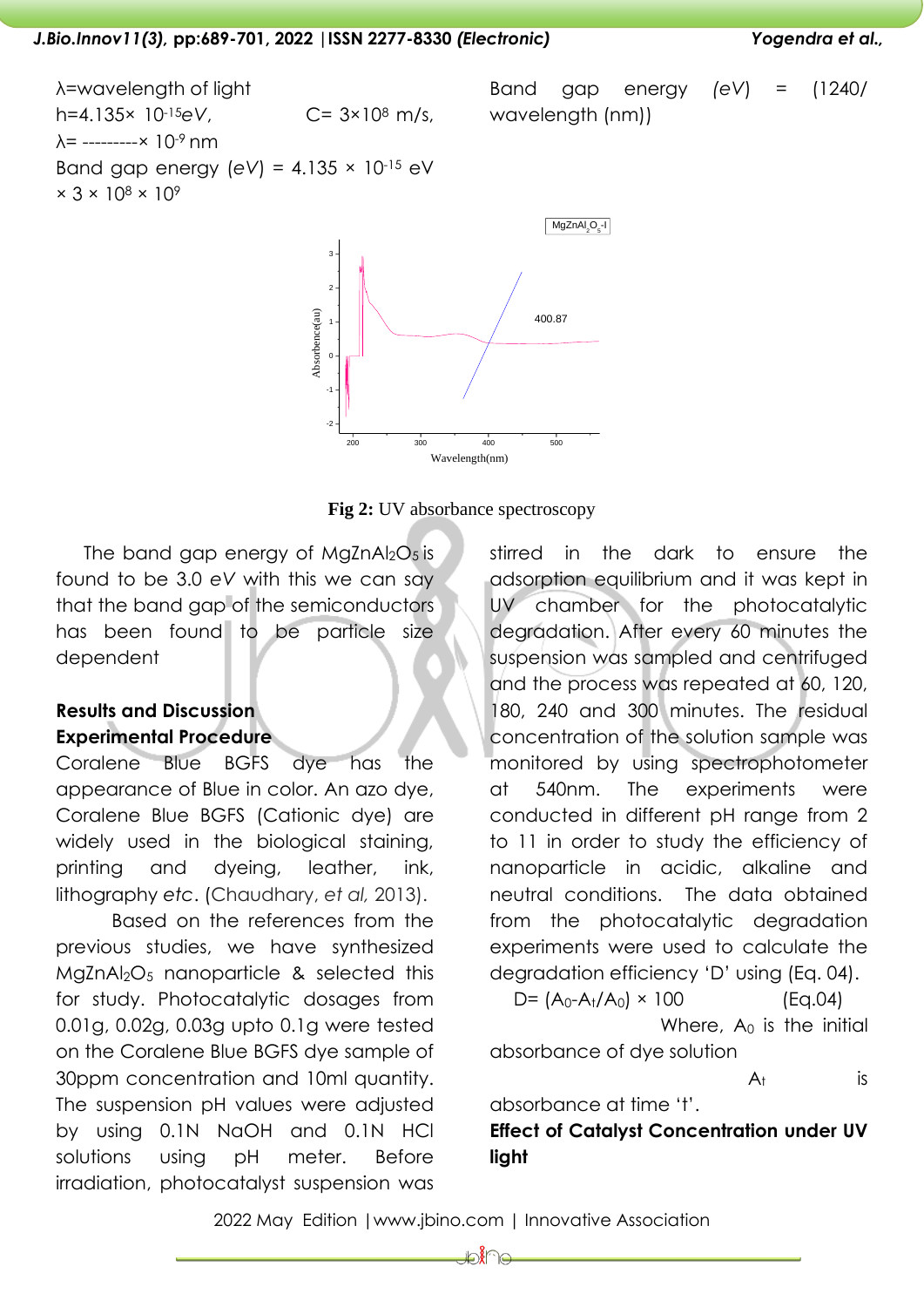The effect of catalyst concentration on the photocatalytic degradation was studied over a range of the catalyst amount from 0.01 to 0.1g/10ml of Coralene Blue BGFS dye. The synthesized nanoparticle shows appreciable results. The magnesium zinc aluminate with the nanoparticle size 23 nm has shown 96.71% degradation. Since, the photodegradation was very efficient at  $0.08$ g/10ml in 300 minutes for MgZnAl<sub>2</sub>O<sub>5</sub> nanoparticles concentration showed in (Fig.3) (Photo 2).

The increase in degradation rate can be explained in terms of availability of active sites on the catalyst surface and UV light penetration into the suspension as a result of increased screening effect and scattering of light. A further increase in the catalyst amount beyond the optimum dosage for all the nanoparticles decreases the photodegradation by some margin. This may be due to overlapping of adsorption sites as a result of overcrowding owing to collision with ground state catalyst (Madhusudhana *et al,* 2017 and Byrappa *et al,* 2006).



**Fig 3:** Effect of catalyst concentration on dye solution at 300 minutes=30 ppm, pH=7



**Photo 2:** Effect of catalyst concentration on Coralene Blue BGFS dye at 300minutes=30 ppm, pH=7

#### **Mechanism of Photocatalytic Activity**

 $MqZnAl<sub>2</sub>O<sub>5</sub> + h**v** \rightarrow (e<sup>-CB</sup> + h<sup>+VB</sup>)$ 

(Eq. 05)

**Step 1:** The nanoparticles under sunlight irradiation get excited and transfer electrons to the conduction band.

 $e^-c_B + O_2 \rightarrow O_2$ <sup>\*</sup>

(Eq. 06)

**Step 2:** It can reduce molecular oxygen and produce the super oxide radical.  $H_2O + O_2$ <sup>+-</sup> → OOH<sup>+</sup> + OH<sup>-</sup>

(Eq. 07)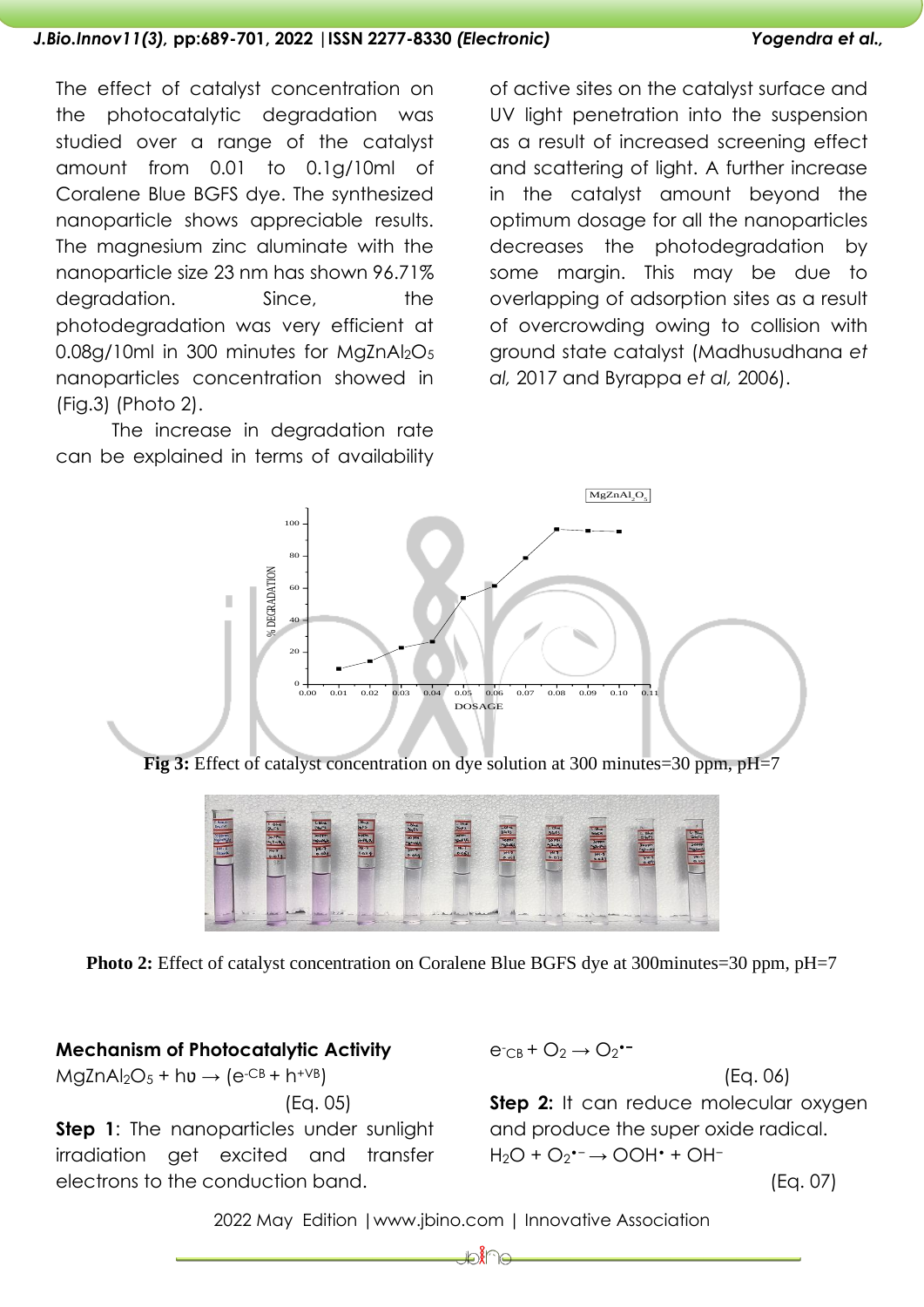$2OOH^{\bullet}\rightarrow O_2 + H_2O_2$ 

 (Eq. 08) O<sup>2</sup> •− + Corelene Blue BGFS→ Corolene Blue BGFS-OO<sup>•</sup> (Eq. 09) **Step 3:** Molecular oxygen, adsorbed on the surface of the photocatalysts prevents the hole-electron pair recombination process (Madhusudhana *et al,* 2014). Recombination of holeelectron pair decreases the rate of photocatalytic degradation. This radical may form hydrogen peroxide or organic peroxide in the presence of oxygen and organic molecule.

O OH• + H2O + e-CB→ H2O<sup>2</sup> + OH**<sup>−</sup>**

(Eq. 10)

**Step 4**: Hydrogen peroxide can be generated in another path.

H2O<sup>2</sup> + e-CB→ OH• + OH**<sup>−</sup>**

(Eq. 11) H2O<sup>2</sup> + O<sup>2</sup> •−→ OH• + OH**−**+ O<sup>2</sup> (Eq. 12)

**Step 5:** Hydrogen peroxide can form hydroxyl radicals which are powerful oxidizing agents.

OH• / O<sup>2</sup> •−/ MgZnAl2O<sup>5</sup> **•+**+ Corolene Blue BGFS→ Corolene Blue BGFS degradation (Eq. 13)

**Step 6:** The radicals produced are capable of attacking dye molecules and degrade them.

# **Effect of pH under UV light**

In order to study the effect of pH on the degradation efficiency of  $MqZnAl_2O_5$ catalyst, the experiments were carried out at pH ranging from 2 to11. The results showed that pH significantly affected the degradation efficiency. The percentage of degradation of Coralene Blue BGFS for MgZnAl2O5 (Fig 4) (Photo 3) nanoparticles increased from 33.74% to 97.65% from pH 2 to 9 decreases to 92.95% at pH 11 in 300 minutes for 0.08g/10ml. The maximum degradation was found at pH 10 of 98.12%. The experimental results show that, the degradation was effectively in pH 10 due to the interaction between the dye and nanoparticles leads to generation of OH• in the alkaline medium and these hydroxyl radicals are the critical oxidizing species responsible for the photodegradation. Above the pH 10 the degradation is decrease due to amphoteric nature of the catalyst and electrostatic repulsion between negatively charged dye molecules and the catalyst (Sobana *et al,* 2016.). Thus, the adsorption mainly depends on the pH of the solution.



**Fig 4:** Effect of pH on dye at 300 minutes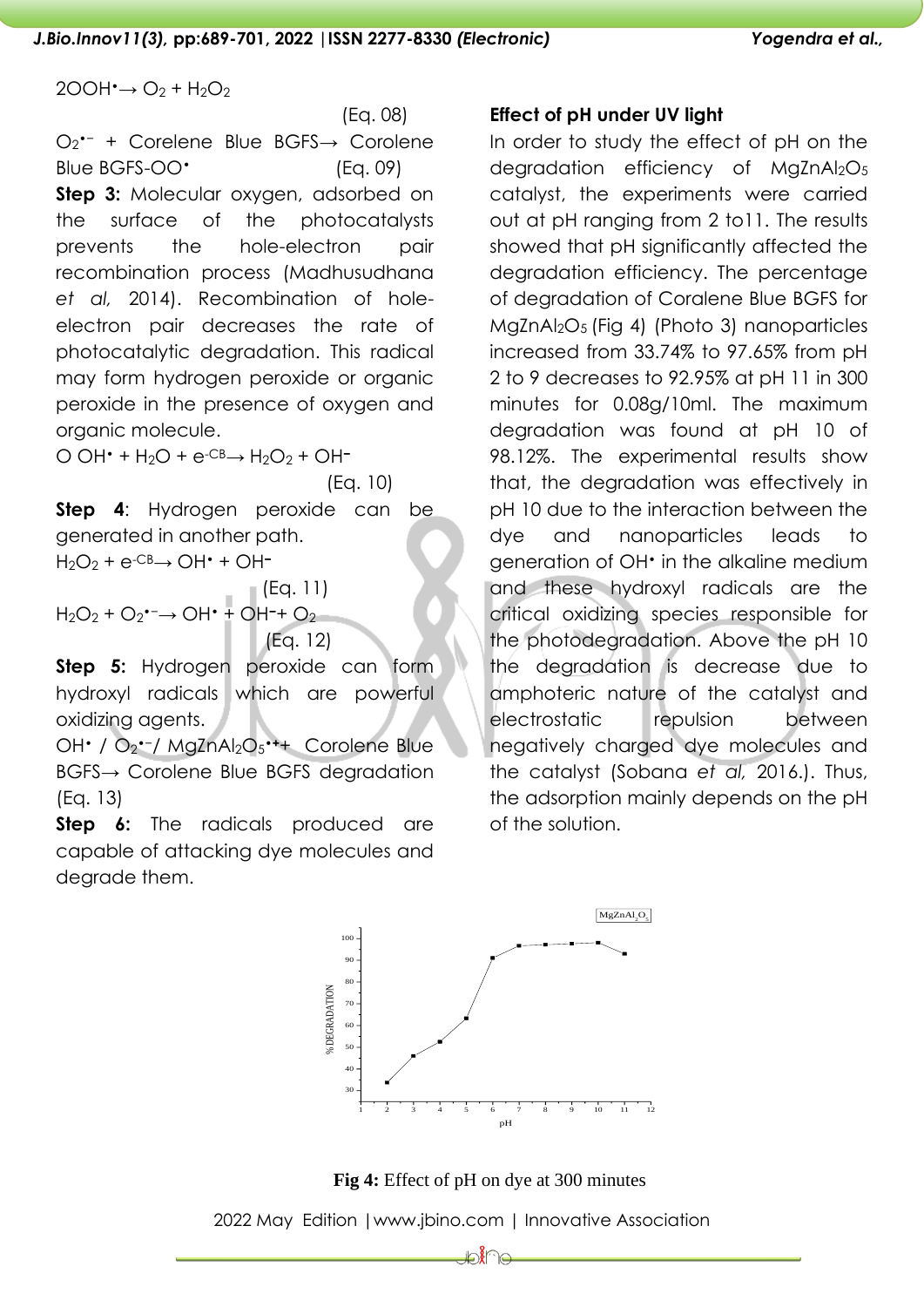

**Photo 3:** Effect of pH on dye at 300 minutes

#### **Effect of Initial Dye concentration**

The experiments were conducted to study the effect of initial dye concentration by varying the Coralene Blue BGFS concentration from 30 ppm to 60 ppm. The results obtained for  $MgZnAl<sub>2</sub>O<sub>5</sub>$  (Fig. 5) (Photo 4) is 98.12% for 30ppm, 54.60% for 40ppm 44.67% for 50ppm and 29.52% for 60ppm. The experiments illustrated that the degradation efficiency was directly affected by the concentration. The decrease in the degradation with an increase in dye concentration was described to the equilibrium adsorption of

dye on the catalyst surface which results in a decrease in the active sites. This phenomenon results in the lower formation of OH**·** radicals which were considered as primary oxidizing agents of the dye (Gopalappa *et al,* 2012). According to Beer Lambert law, as the initial dye concentration increases, the path length of photons entering the solution decreases. This results in the lower photon adsorption of the catalyst particles, and consequently decrease photocatalytic reaction rate. (Byrappa *et al,* 2006).



**Fig 5:** Effect of initial dye concentration on the photocatalytic degradation of Coralene Blue BGFS  $[MgZnAl<sub>2</sub>O<sub>5</sub> pH = 10$  and Corolene Blue BGFS = 30, 40, 50, 60ppm]

2022 May Edition |www.jbino.com | Innovative Association

∦∕ طة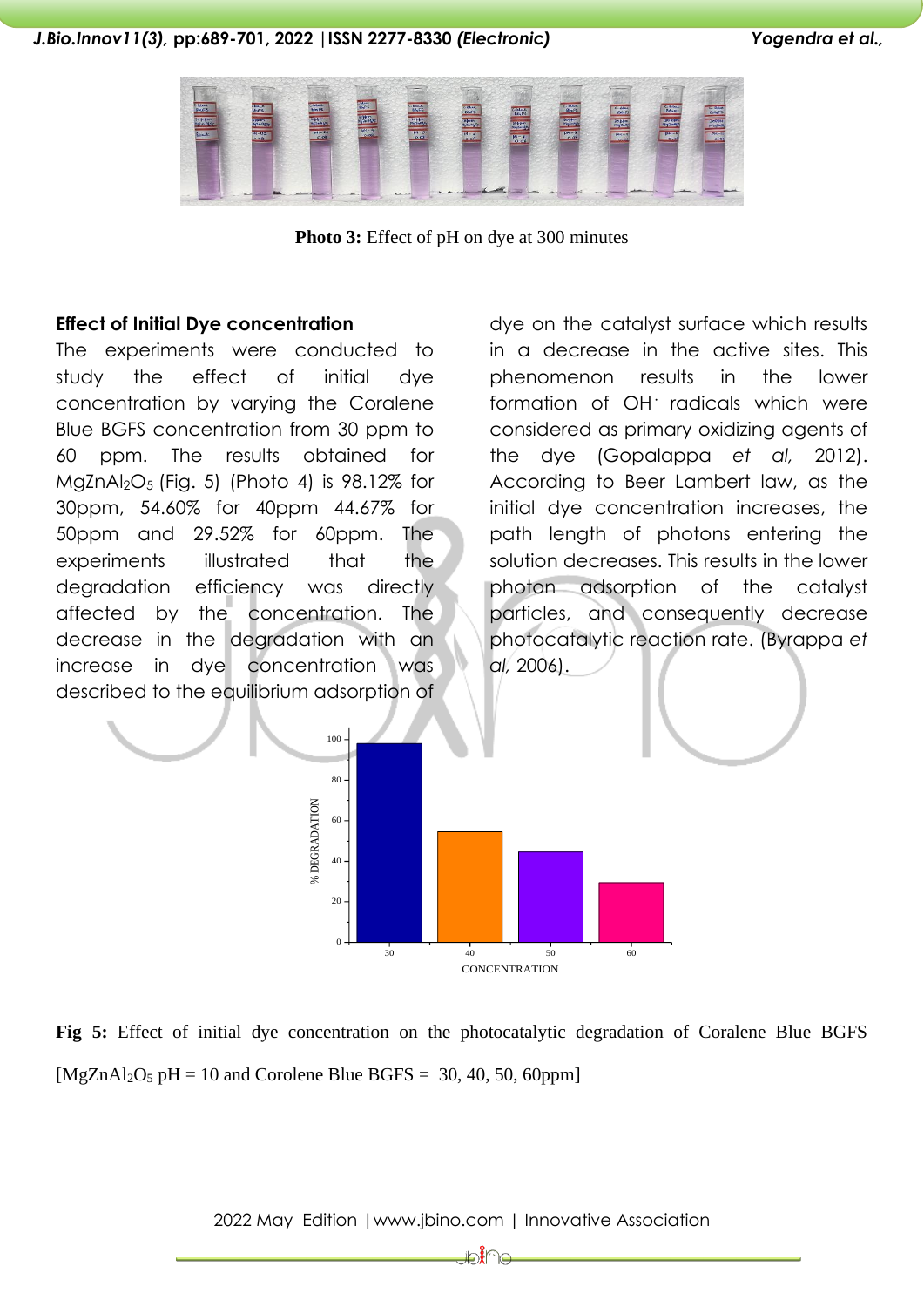

**Photo 4:** Effect of initial dye concentration on the photocatalytic degradation of Coralene Blue BGFS  $[MgZnA]_2O_5$  pH = 10 and Corolene Blue BGFS = 30, 40, 50, 60ppm

### **Effect of UV light**

The photocatalytic degradation of Coralene Blue BGFS dye (30mg/L) under two different experimental conditions were examined, *i.e.,* through dye/dark/catalyst, and dye/UV/catalyst. Coralene Blue BGFS dye solution when exposed directly to the UV light without the catalyst, the degradation was found to be zero during the entire experiments. The degradation rate was found to increase with increase in irradiation time, for dye/UV light/MgZnaAl<sub>2</sub>O<sub>5</sub> showed 98.12%, and for dye/dark/MgZnAl<sub>2</sub>O<sub>5</sub> 6.06% was recorded (Fig 6) (Photo 5). These results clearly indicate that photodegradation occurs most efficiently in the presence of UV light (Photo 5). Under UV light, excitation of electrons from the catalyst surface takes place more rapidly than in the absence of light (Guillen *et al,* 2010).



**Fig 6:** Effect of light with respect to Dark condition and UV condition on photocatalytic degradation of Coralene Blue BGFS in 300 minute



**Photo 5:** Effect of light with respect to Dark condition and UV condition on photocatalytic degradation of Coralene Blue BGFS in 300 minutes

2022 May Edition |www.jbino.com | Innovative Association

∦∕ طة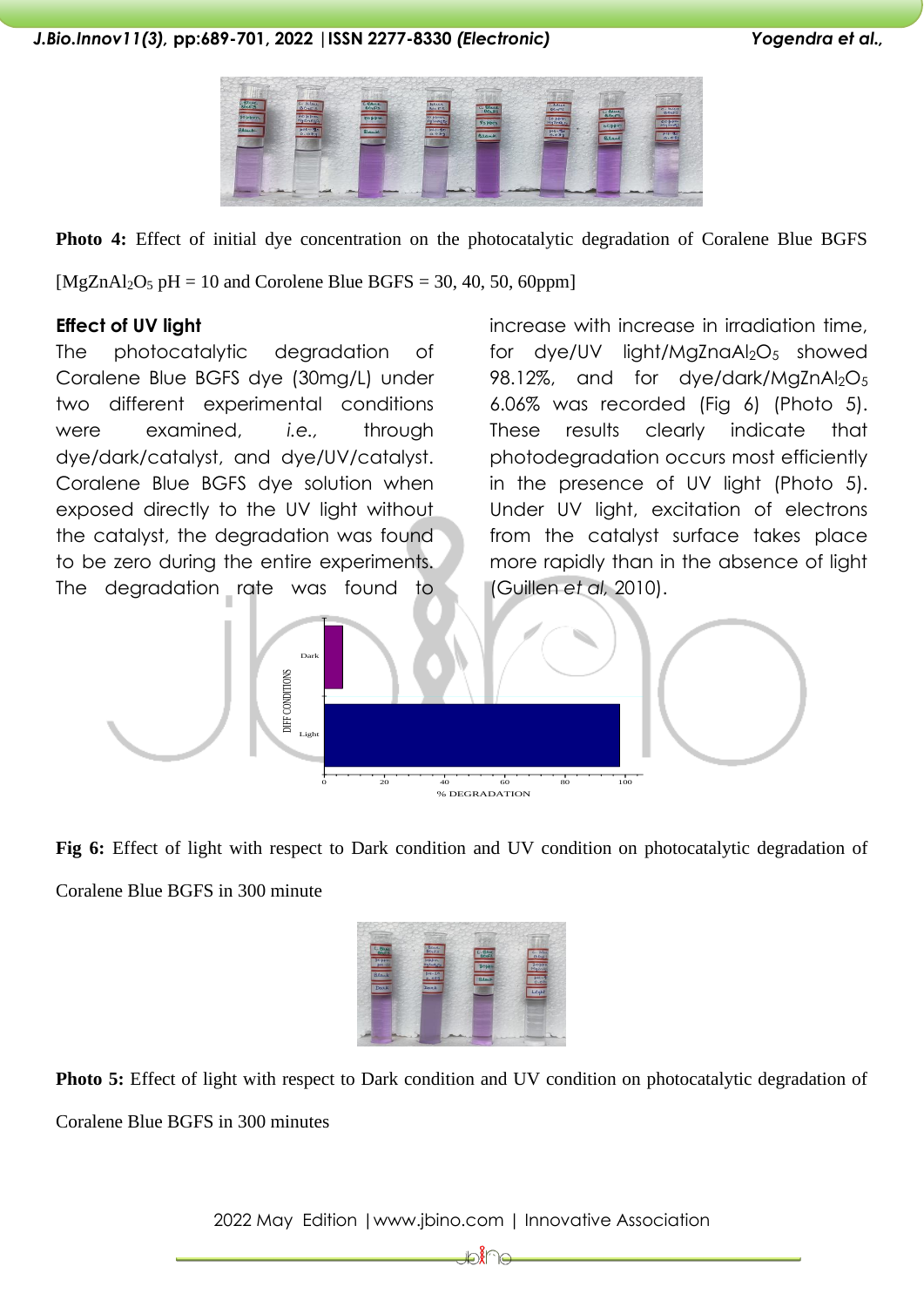#### **Summary and Conclusion**

Colored dyes are the substances used to coloring the cloths and are increased in our environment, causing potential harm to environment. Different kinds of dyes are used in textile industries they are natural dye and even synthetic dyes. The natural dyes that are not harmful because it is extracted from plants, animals but synthetic dyes are causing effects to the environment due to their non-biodegradability and toxicity. During the coloring process, the large percentage of synthetic azo dyes is lost in water through effluent and effects on aquatic bodies and plants. Nowadays most of dyes available in market are azo dyes. The breaking of these bonds by naturally is very difficult so it causes more pollution to the environment. Hence the treatment of these colored dyes is most important to protect our environment from pollution.

In the present study, the MaZnAl<sub>2</sub>O<sub>5</sub> nanoparticles were prepared by solution combustion method using urea as a fuel and the result suggested that, the average particle size was found to be 23nm and band gap was found to be 3.0eV and these nanoparticles have been used in industries and medical application. The Photocatalytic Activity of synthesized nanoparticles was used to degrade the Coralene Blue BGFS under artificial UV light and by varying the parameters such as, pH of the dye, dye concentration and catalyst concentration. The optimal catalyst concentration was found to be 0.08g/10ml with dye concentration 30ppm and the pH 10 was maintained by 0.1N HCl and 0.1 N NaOH. The maximum degradation was found to be 97.65% in

300min. The method of photocatalytic degradation of Coralene Blue BGFS is more helpful in treating Coralene Blue BGFS dye containing textile effluents. This method do not cause any harm to the environment and easily adoptable dye degradation techniques under UV light and this can be applicable in large scale.

### **Acknowledgement**

The authors are grateful to Vision Group of Science and Technology, Department of Information Technology, Biotechnology and Science & Technology, Government of Karnataka, for their financial support under the scheme of establishment of Center of Innovative Science Engineering and Education (CISEE) (GRD number-859/2019-2020).

# **References**

Aghalari, Z., Jafarian, S. (2017). Survey of Nitrite and Nitrate in Mineral Water Available in the City of Babol in 2015, *Journal of Environmental Health Engineering*, 5, 65-72.

- 2 Akarslana, F., and Demiralay, H. (2015). Effects of Textile Materials Harmful to Human Health, *Acta Physica Polonica A*, 128, 407-408.
- 3 Britto-Jeyakumar, M.S., and Raju, Y.K. (2019). Environmental Governance on Water Pollution for Sustainable Development, *Suraj Punj Journal for Multidisciplinary Research*, 9, 10-14.
- 4 Chaudhary, G. R., Saharan, P., Umar, A., Mehta, S. K., and Mor, S. (2013). Wellcrystalline ZnO nanostructures for the removal of acridine orange and coomassie brilliant blue R-250 hazardous dyes. *Science of Advanced Materials*, *5*(12), 1886-1894.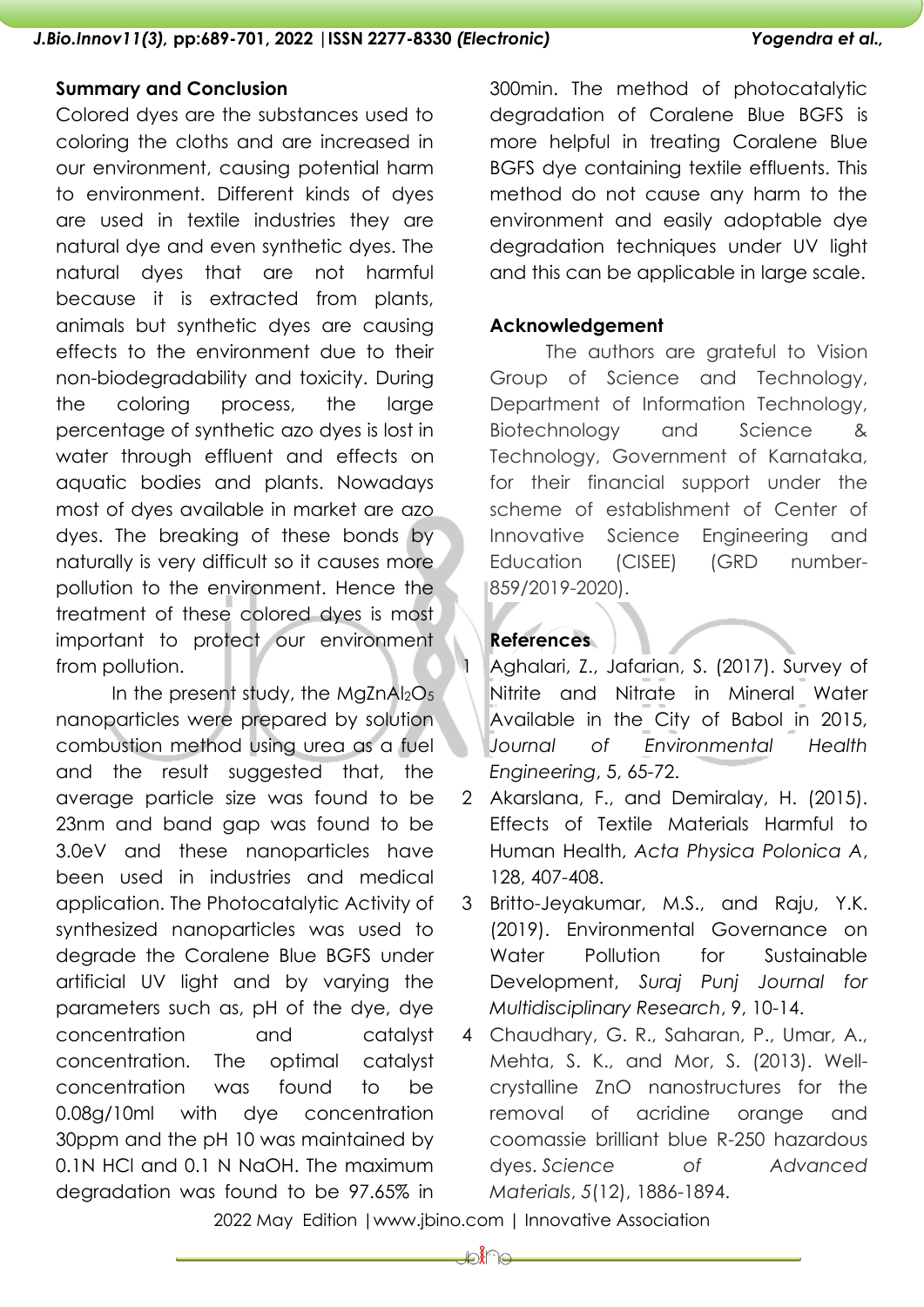- 5 Chaudhry, F.N., and Malik, M.F. (2017). Factors Affecting Water Pollution: A Review, *Journal of Ecosystem and Ecography*, 7, 1-3.
- 6 Girase, K. D., Patil, H. M., Sawant, D. K., and Bhavsar, D. S. (2011). Effect of Cu2+ doping on the growth and band gap energy of nano crystals of lead iodate. *Archives of Applied Science Research*, *3*(3), 128-134.
- 7 Gopalappa, H., Yogendra, K., Mahadevan, K. M., and Madhusudhana, N. (2012). Solar Photocatalytic degradation of Orange G (mono azo dye) and CI Direct Yellow 50 (di azo dye) by synthesized CaZnO2 nano particle in aqueous solution. *International Journal of Universal Pharmacy and Life Sciences,*  2(4), 66-77.
- 8 Guillen-Santiago, A., Mayen, S. A., Torres-Delgado, G., Castanedo-Perez, R., Maldonado, A., and Olvera, M. D. L. L. (2010). Photocatalytic degradation of methylene blue using undoped and Agdoped TiO2 thin films deposited by a sol– gel process: Effect of the ageing time of the starting solution and the film thickness. *Materials Science and Engineering:* B, 174(1-3), 84-87.
- 9 Kumar, C.P. (2018). Water Resources Issues and Management in India, *Journal of Scientific and Engineering Research*, 5(9), 137 – 147.
- 10 Lellis, B., Fávaro-Polonio, C.Z., Pamphile, J.A., and Polonio, J.C. (2019). Effects of textile dyes on health and the environment and bioremediation potential of living organisms, *Biotechnology Research and Innovation*, 3, 275-290.
- 11 Madhusudhan, N., Yogendra, K., Mahadevan, K. M., and Kiran, G. R. (2017). Synthesis and Application of

MgZnSrO3 Nano-particle for the Photocatalytic decolurization of Coralene Dark Red 2B Azo Dye (CDR 2B). *AGU International Journal of Science and Technology, 5,* 1-10.

- 12 Madhusudhana, N., Yogendra, K., and Mahadevan, K. M. (2014). Photocatalytic Decolorization of Textile Effluent by using Synthesized Nano particles. *J. Environ. Nanotechnology*, 3(4), 41-53.
- 13 Madhusudhana, N., Yogendra, K., and Mahadevan, K.M. (2012) A Comparative Study on Photocatalytic degradation of Violet GL2B azo dye using CaO and TiO<sup>2</sup> nano particles, *International Journal of Engineering Research and Applications*, 2:1300-1307.
- 14 Madhusudhana, N., Yogendra, K., Mahadevan, K. M., and Suneel, N. (2011). Photocatalytic degradation of Coralene Dark Red 2B azo dye using calcium zincate nanoparticle in presence of natural sunlight: an aid to environmental remediation. *International Journal of Chemical Engineering and Applications*, *2*(4), 294-298.
- 15 Rana, A.G., Tasbihi, M., Schwarze, M., and Minceva, M. (2021). Efficient Advanced Oxidation Process (AOP) for Photocatalytic Contaminant Degradation Using Exfoliated Metal-Free Graphitic Carbon Nitride and Visible Light-Emitting Diodes, *Catalysts*, 11, 1-17.
- 16 Rana, A.G., Tasbihi, M., Schwarze, M., and Minceva, M. (2021). Efficient Advanced Oxidation Process (AOP) for Photocatalytic Contaminant Degradation Using Exfoliated Metal-Free Graphitic Carbon Nitride and Visible Light-Emitting Diodes, *Catalysts*, 11, 1-17.
- 17 Singh, K., Kumar, P., and Singh, N.V. (2020). Natural Dyes: Emerging Eco-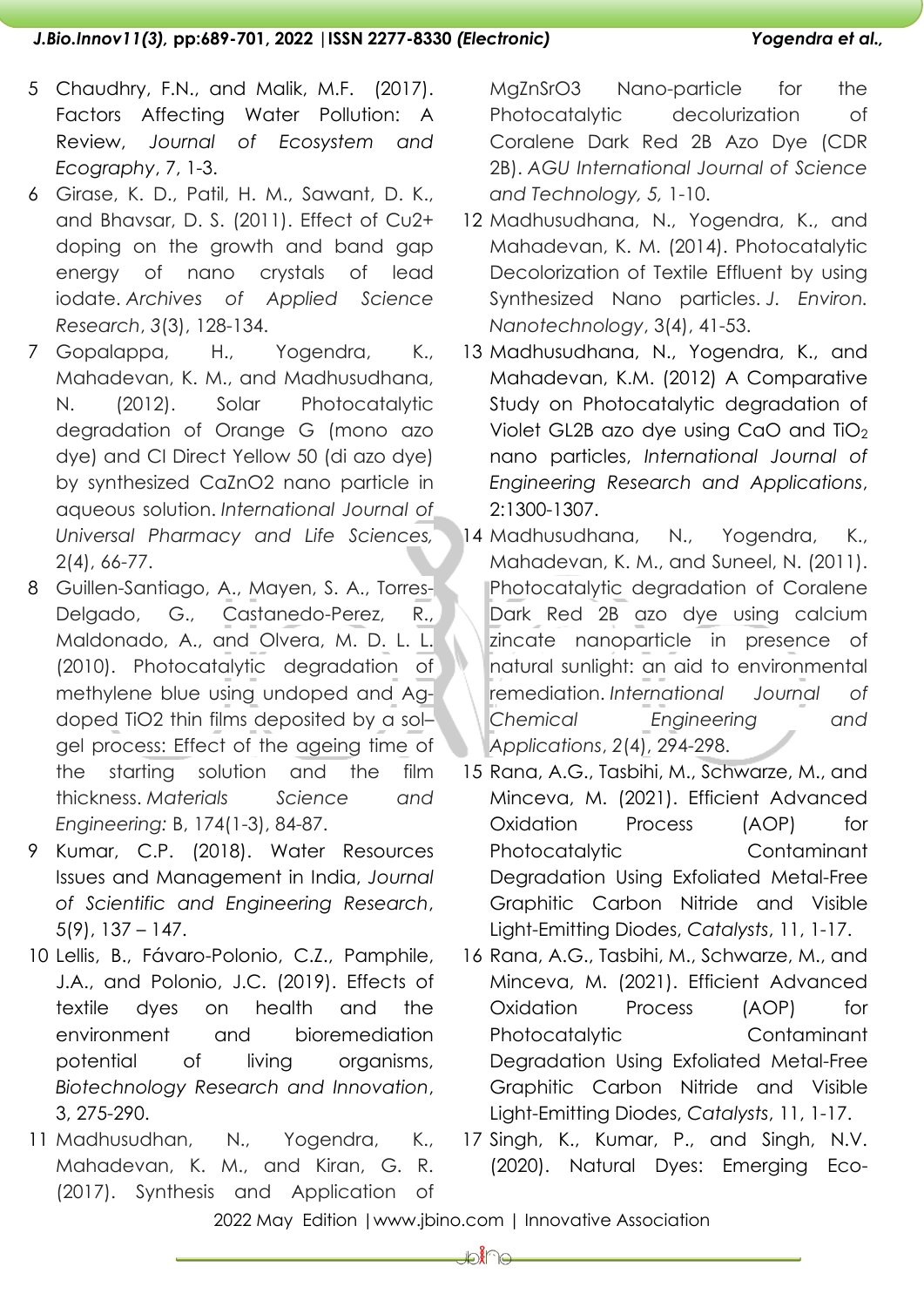friendly Solution for Textile Industries, *Pollution Research*, 39, S87-S94

- 18 Sobana, N., Thirumalai, K., and Swaminathann, M. (2016). Kinetics of Solar Light Assisted Degradation of Direct Red 23 on Activated carbon – loaded Zinc Oxide and Influencer of Operational Parameters, *Canadian Chemical Transactions,* 4(1), 77 – 89.
- 19 Yadav, A., Rajhans, K.P., Ramteke, S., Sahu, B.L., Patel, K.S., and Blazhev, B. (2016). Contamination of Industrial

Wastewater in Central India, *Journal of Environmental Protection*, 7, 72-81.

20 Yaseen, D.A., and Scholz, M. (2019). Textile dye wastewater characteristics and constituents of synthetic effluents: a critical review, *International Journal of Environmental Science and Technology*, 16, 1193–1226.